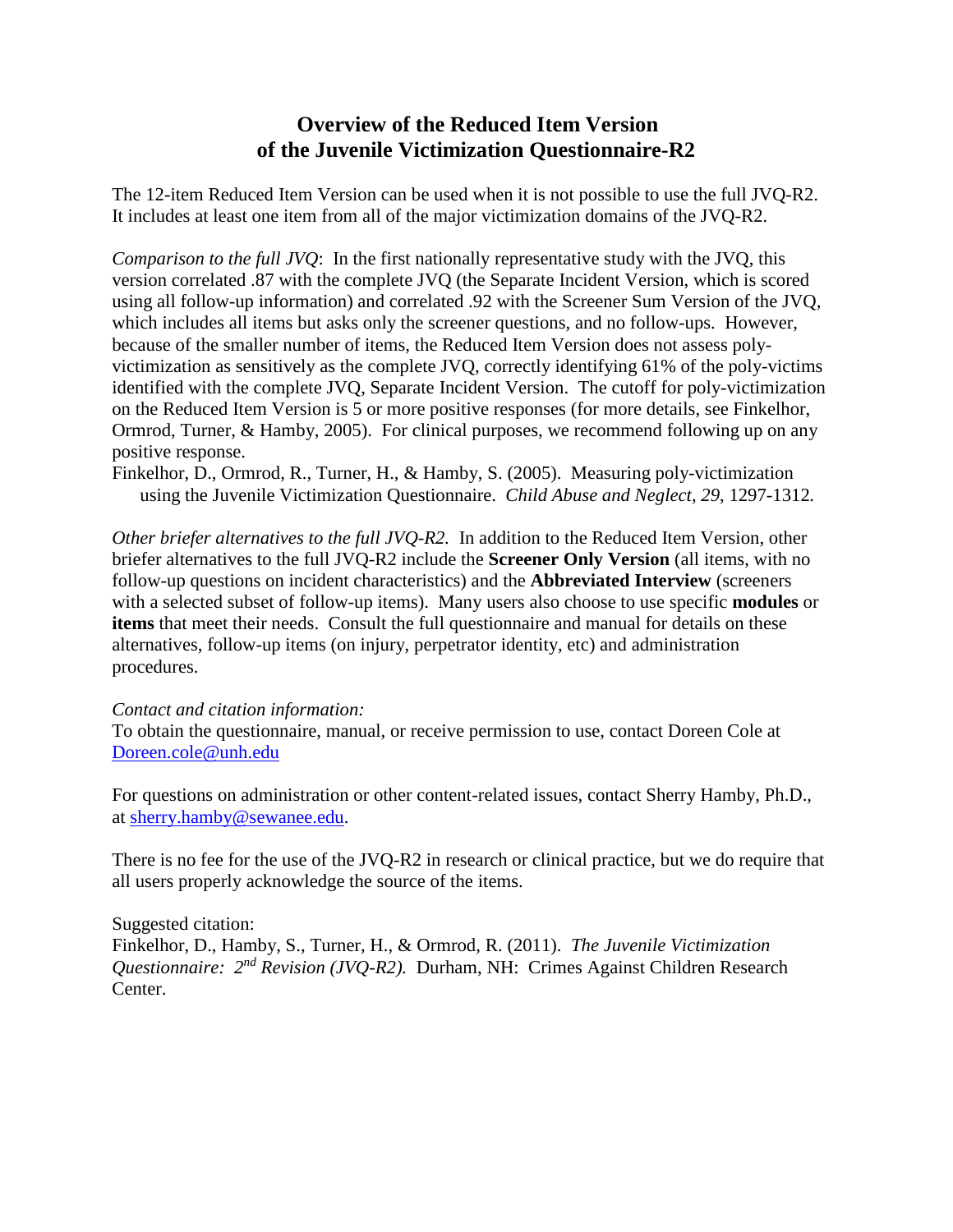# Item Descriptions for the JVQ-R2 Items Included In the Reduced Item Version

Note: Item labels (Robbery, Personal Theft, etc.) are not part of the questionnaire to be administered to respondents, but are for interpretation only. This description uses the youth self-report, lifetime referent version, but the constructs and the relationship to the full JVQ-R2 are the same for all versions.

Preamble: Now we are going to ask you about some things that might have happened in your life.

RIV1) Personal Theft [from Conventional Crime module, also scored in Property Victimization aggregate] At any time in your life, did anyone steal something from you and never give it back? Things like a backpack, money, watch, clothing, bike, stereo, or anything else?

RIV2) Assault with Weapon [from Conventional Crime module, also scored in Physical Assault aggregate] Sometimes people are attacked with sticks, rocks, guns, knives, or other things that would hurt. At any time in your life, did anyone hit or attack you on purpose with an object or weapon? Somewhere like: at home, at school, at a store, in a car, on the street, or anywhere else?

RIV3) Assault without Weapon [from Conventional Crime module, also scored in Physical Assault aggregate] At any time in your life, did anyone hit or attack you without using an object or weapon?

## RIV4) Psychological/Emotional Abuse [from Child Maltreatment module]

Next, we are going to ask about grown-ups who take care of you. This means parents, babysitters, adults who live with you, or others who watch you. Before we begin, I want to remind you that your answers will be kept totally private. If there is a particular question that you don't want to answer, that's O.K. But it is important that you be as honest as you can, so that we can get a better idea of the kinds of things that kids your age sometimes face.

At any time in your life, did you get scared or feel really bad because grown-ups in your life called you names, said mean things to you, or said they didn't want you?

### RIV5) Gang or Group Assault [from Peer & Sibling Victimization module, also scored in Physical assault aggregate]

Sometimes groups of kids or gangs attack people. At any time in your life, did a group of kids or a gang hit, jump, or attack you?

### RIV6) Peer or Sibling Assault [from Peer & Sibling Victimization module, also scored in Physical assault aggregate]

(If yes to RIV5, say: "Other than what you just told me about…..") At any time in your life, did any kid, even a brother or sister, hit you? Somewhere like: at home, at school, out playing, in a store, or anywhere else?

RIV7) Relational Aggression [from Peer & Sibling Victimization module]